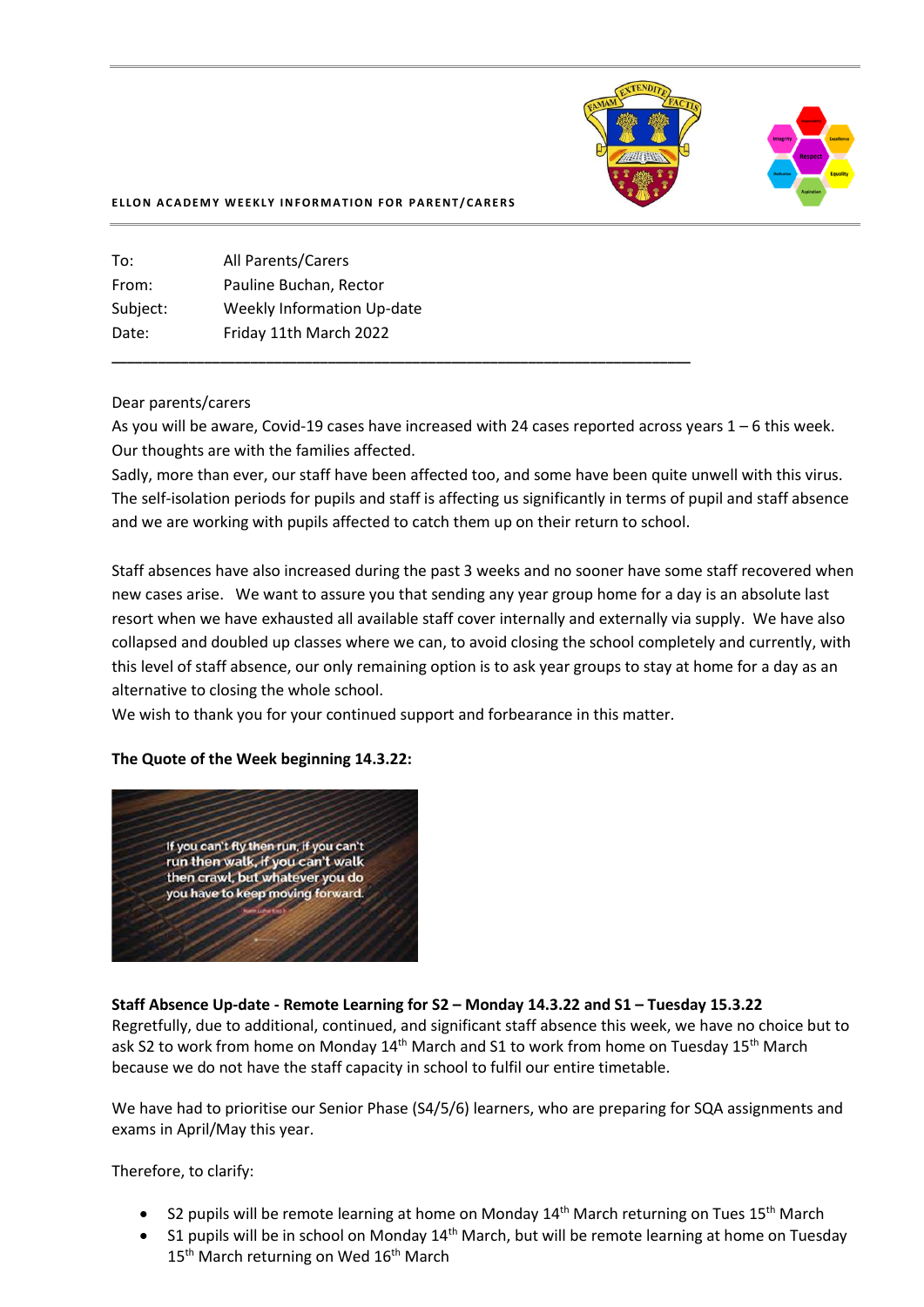Unfortunately, there will be no capacity for teachers to feedback or mark work done at home this week because they will be covering classes for absent colleagues.

We will continue to monitor the staffing situation and we will communicate any changes as soon as we possibly can. Thank you for your patience and understanding in such challenging times.

## **SQA Up-date:**

As per Scottish Government plans, the SQA exam diet will go ahead this year for our Senior Phase learners taking N5, Higher and Advanced Higher exams. Ms Booth is already planning to deliver in-person assemblies for S4/5/6 learners to ensure they are fully aware of the range of SQA expectations and regulations involved in taking part in an official exam diet.

We are also working on an 'exam' experience for our N5 and Higher pupils. More information to follow.

Study Leave will also go ahead and will start on Monday 25<sup>th</sup> April for all S4/5/6 learners and will run until the last exam on Wednesday 1<sup>st</sup> June. We expect our timetable to change after the Queen's Platinum Jubilee weekend on Monday 6<sup>th</sup> June.

## **S3/4/5 Course Choice Information:**

Previously, we sent a letter to parents of S3/4/5 pupils regarding course choices for next session when the pupils are in S4/5 and S6. The course choice deadline for S4/5 pupils is on Monday 14th March. The letter includes a link to a presentation from Mr Cowie DHT, explaining the process. Please click on the link below to view. Thank you. [https://ellonacademy.aberdeenshire.sch.uk/parent-zone/](https://ellonacademy.aberdeenshire.sch.uk/parent-zone/?fbclid=IwAR3O9NlEYzADvLSn3vspwAxkaDsvl_qmk7JvWM_vdj83tl8OfTiQZ5ujbQY)

## **Staff up-dates:**

- Vacancies currently advertised:
	- o 1 FTE Teacher of Technical Education
	- o 1 FTE Teacher of Home Economics
	- o 1 FTE Teacher of Art
	- o 1 FTE Teacher of Computing Science
	- o 0.4 FTE Acting Principal Teacher Creative Arts

### **S1 Family Learning Evening:**

We hope to run a S1 Family Learning event for parents/carers of S1 pupils with:-

- Support re Google Classroom and Google Guardian
- Lead by Mr E Armstrong, PT Digital Learning, and volunteers from our S1 Digital Champions Group

More information and final confirmation of this date will follow.

## **Ellon Academy Performance Review – Tuesday 15th March '22:**

Later next month our Head of Service Vincent Docherty and other officers of Aberdeenshire Council will meet with the Senior Leadership Team to review our performance over the past year. Here are the themes we will present on, and we will ensure that parents see our presentation after the review meeting has taken place on 15.3.22

- Attainment review for 2021
- Attainment projections for 2022
- Learning, Teaching and Assessment
- Leadership at all levels
- Curriculum
- Equity, Wellbeing, and Inclusion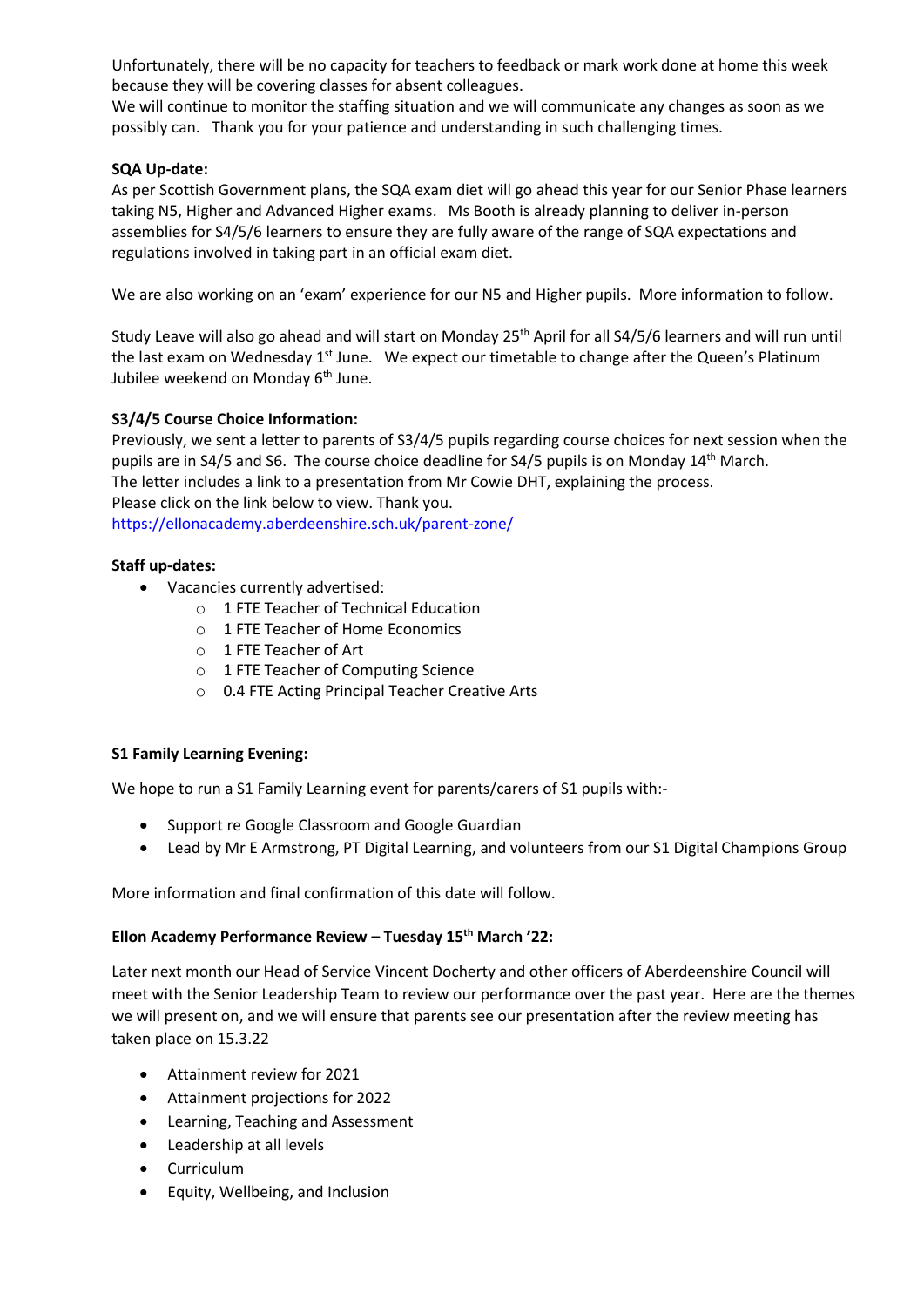## **Ellon Academy Home Page:**

- Developed by our PT Digital Learning, Mr E Armstrong, the Ellon Academy Home page will be a one-stop-shop for Ellon Academy pupils and staff with links to key webpages and resources
	- o For pupils, these links will include:
		- Daily bulletin
		- Young Scot
		- SQA website
		- **Glow**
		- Scholar/Bitesize/E sgoil/Bedrock
		- Other suggested sites and resources that Faculties are currently identifying

We will ensure that parents/carers are aware when this page is live.

# **S6 PUPILS – LEAVERS' HOODIES:**

Please follow the link below (it has also been shared on the S6 PSE Google Classroom) to choose a nickname and order your leavers hoodie. Remember, your nickname must be school appropriate – you will be asked to change it if it isn't. Hoodies cost £18.50 and payments must be made no later than 12:00 on Wednesday 16th March so that your order is guaranteed to arrive before you leave school. Orders received after this deadline are unlikely to be accepted because it will mean that the rest of the order will be delayed. Please see Mrs Duffus in S42 if there are any issues. Miss Duffus. [https://moxieleavers.co.uk/.../dc69a5f80c53b2050f0fc3d7](https://moxieleavers.co.uk/hoodie/OMnE23VDUJsiFH7tOZ0U/dc69a5f80c53b2050f0fc3d7?fbclid=IwAR1zMwQrRyNSzYnfZlKdANaOIse8StFLXEBoYQ0DQ-Hii_j_7y9EKa_kVqU)

## **Pupil Achievement:**

# S1/S2 Girls football

Today, at the Regional Finals in Elgin, the Ellon girls competed with 7 other teams who had qualified for this stage in the competition. Our Ellon girls came an impressive 3rd out of 8, which means they qualify for the National Finals in a few weeks' time. The girls played against the top two teams each from Aberdeenshire, Aberdeen, Moray, and the Inverness area.

The girls played some very good football once again and lost only 1 game out of 7, drew 2 games and won 4. In summary, over the 2 qualifying tournaments, Ellon girls have won 11, drawn 2 and had just one defeat!

Once again, the girls did their talking on the park, which is a great testament to their skill and character. Goal scorers today were, Emily S 5, Millie B 5, Alisha M 3, Natalie G 1, Scarlet M 1, Erin M 1. Players of the tournament today were Emily S and Millie B, who covered every blade of grass, played skilfully and additionally, scored 5 goals each.

Well done girls, once again a credit to yourselves and the school.

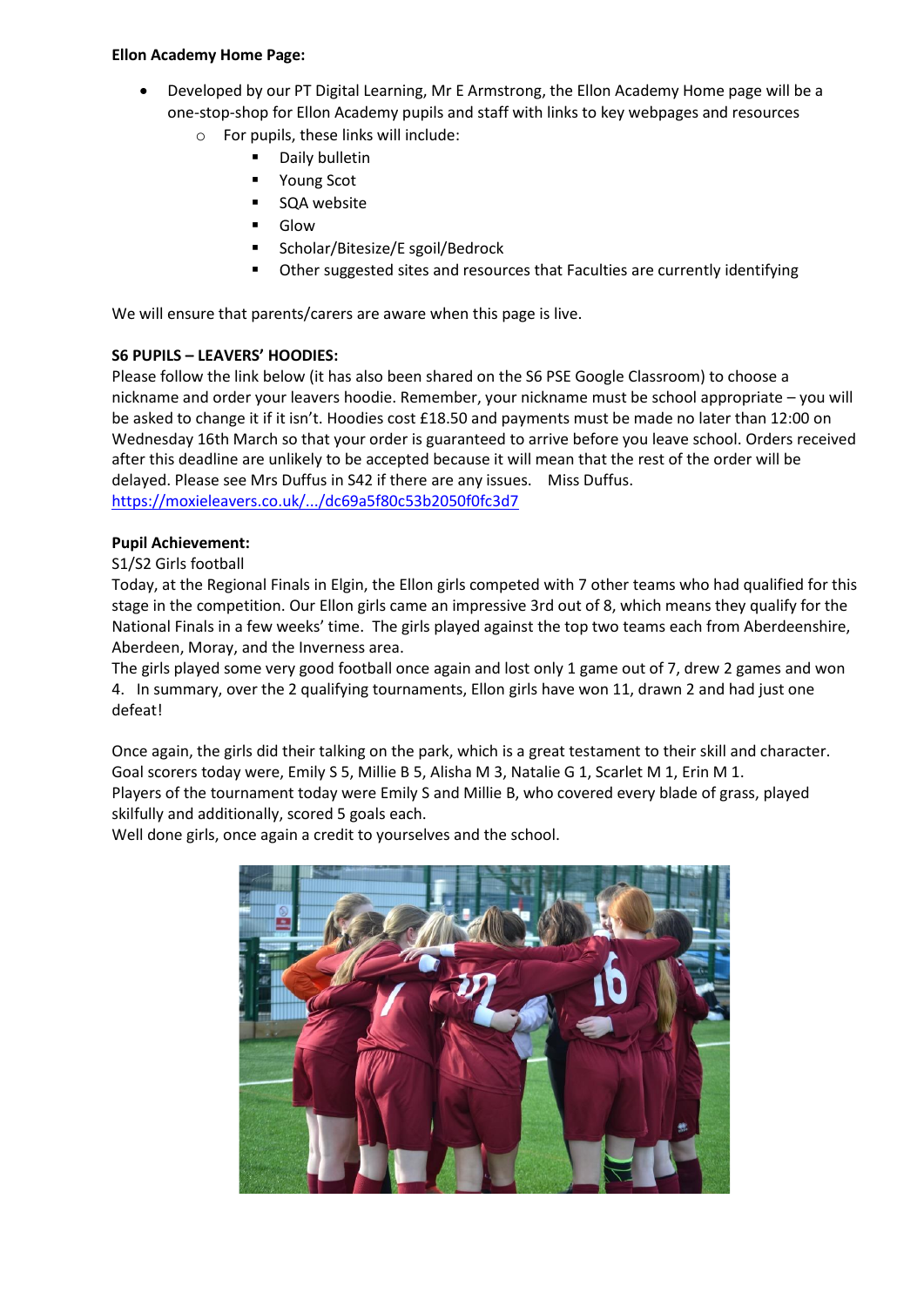

## **Pupil Achievement:**

## **Scotland National [Women's](https://www.facebook.com/scotlandnationalteam/?__cft__%5b0%5d=AZWBCSP98KJpOXJFBUllVgQ4tn0K6U-iSswc1EMReyNWe_pCW5E7eQuIaowTNjkJsxTMn5dger18vMywPxr8MjAt1__t5rW9AtbEqEg3x9JEZgZypq7D62774oMuYzHUCWNme0VfQH5Xv9PssxCjsf8_m-TkIAJ9UxQ8O_9RN-3O7xdzJIEmNvgSeKUzPf-BOB0fHADkbuQoFB9ioNtJbfMIGR2pqEcLMkrVlVknKYX1vQ&__tn__=-UC%2CP-y-R) Under 17 Team**

Our very own Millie Urquhart is part of the Scottish Women's Under 17 Squad and we're rooting for her in the matches this week and the ones to come next week!

Well done, Millie!

[#SCOW17s](https://www.facebook.com/hashtag/scow17s?__eep__=6&__cft__%5b0%5d=AZWBCSP98KJpOXJFBUllVgQ4tn0K6U-iSswc1EMReyNWe_pCW5E7eQuIaowTNjkJsxTMn5dger18vMywPxr8MjAt1__t5rW9AtbEqEg3x9JEZgZypq7D62774oMuYzHUCWNme0VfQH5Xv9PssxCjsf8_m-TkIAJ9UxQ8O_9RN-3O7xdzJIEmNvgSeKUzPf-BOB0fHADkbuQoFB9ioNtJbfMIGR2pqEcLMkrVlVknKYX1vQ&__tn__=*NK-y-R) | Your Scotland Women's Under-17s squad for our UEF[A #WU17EURO](https://www.facebook.com/hashtag/wu17euro?__eep__=6&__cft__%5b0%5d=AZWBCSP98KJpOXJFBUllVgQ4tn0K6U-iSswc1EMReyNWe_pCW5E7eQuIaowTNjkJsxTMn5dger18vMywPxr8MjAt1__t5rW9AtbEqEg3x9JEZgZypq7D62774oMuYzHUCWNme0VfQH5Xv9PssxCjsf8_m-TkIAJ9UxQ8O_9RN-3O7xdzJIEmNvgSeKUzPf-BOB0fHADkbuQoFB9ioNtJbfMIGR2pqEcLMkrVlVknKYX1vQ&__tn__=*NK-y-R) Round Two matches, taking place in Albania.

| <b>EILIDH AUSTIN</b><br><b>RANGERS</b>                                 | ELISE MACARA                                          | Millie Urquhart<br><b>ABERDEEN</b>                                               |
|------------------------------------------------------------------------|-------------------------------------------------------|----------------------------------------------------------------------------------|
| MYA RATES                                                              | <b>RSTY MACLEAN</b>                                   | EMMA WATSON $\circledcirc$                                                       |
| <b>ASGOW CITY</b><br>RFF RIIRCHILI<br>HAMILTON ACADEMICAL <sup>1</sup> | <b>RANGERS</b><br><b>Maher-Rodgers</b><br>ΜΙΩΙ ΟΤΗΙΔΝ | <b>RANGERS</b>                                                                   |
| Leigha Dobbins<br>CELTIC                                               | MCAULEY                                               |                                                                                  |
| <b>LILY GRAHAM</b><br>SPARTANS                                         | <b>RANGERS</b><br>ANNALISA MCCANN                     |                                                                                  |
| GEORGIA GRAY                                                           | <b>JODI MCLEARY</b>                                   | <sup>1</sup> ON LOAN FROM CELTIC<br>DENOTES SCOTTISH FA JD<br>PERFORMANCE SCHOOL |
| <b>RANGERS</b><br><b>BRODIE GREENWOOD®</b><br>ABERDEEN                 | <b>RANGERS</b><br>Niamh Noble<br><b>GLASGOW CITY</b>  | PARTICIPANT                                                                      |
| <b>KAYLA JARDINE</b>                                                   | IVIA POTTER.                                          |                                                                                  |
| RANGERS<br><b>ISIE LIVINGSTONE</b><br><b>HIRFRNIAN</b>                 | CELTIC<br><b>REBECCA TAYLOR</b><br><b>RANGERS</b>     |                                                                                  |

Read more: [http://scotfa.co/wu17r222](http://scotfa.co/wu17r222?fbclid=IwAR09kpOVKrBkFb08h3ophR3EDfsU4SS1bF5n_rde9UEUJx7uH_d6PlTzSAA)

**VS** Scotland v North Macedonia  $\blacksquare$ Tuesday, 8 March – 11am Rrogozhine Stadium **VS** Scotland v Albania  $Friday, 11 March - 1.30pm$ Elbasan Arena **VS** Azerbaijan v Scotland Monday, 14 March - 1.30pm **Rrogozhine Stadium**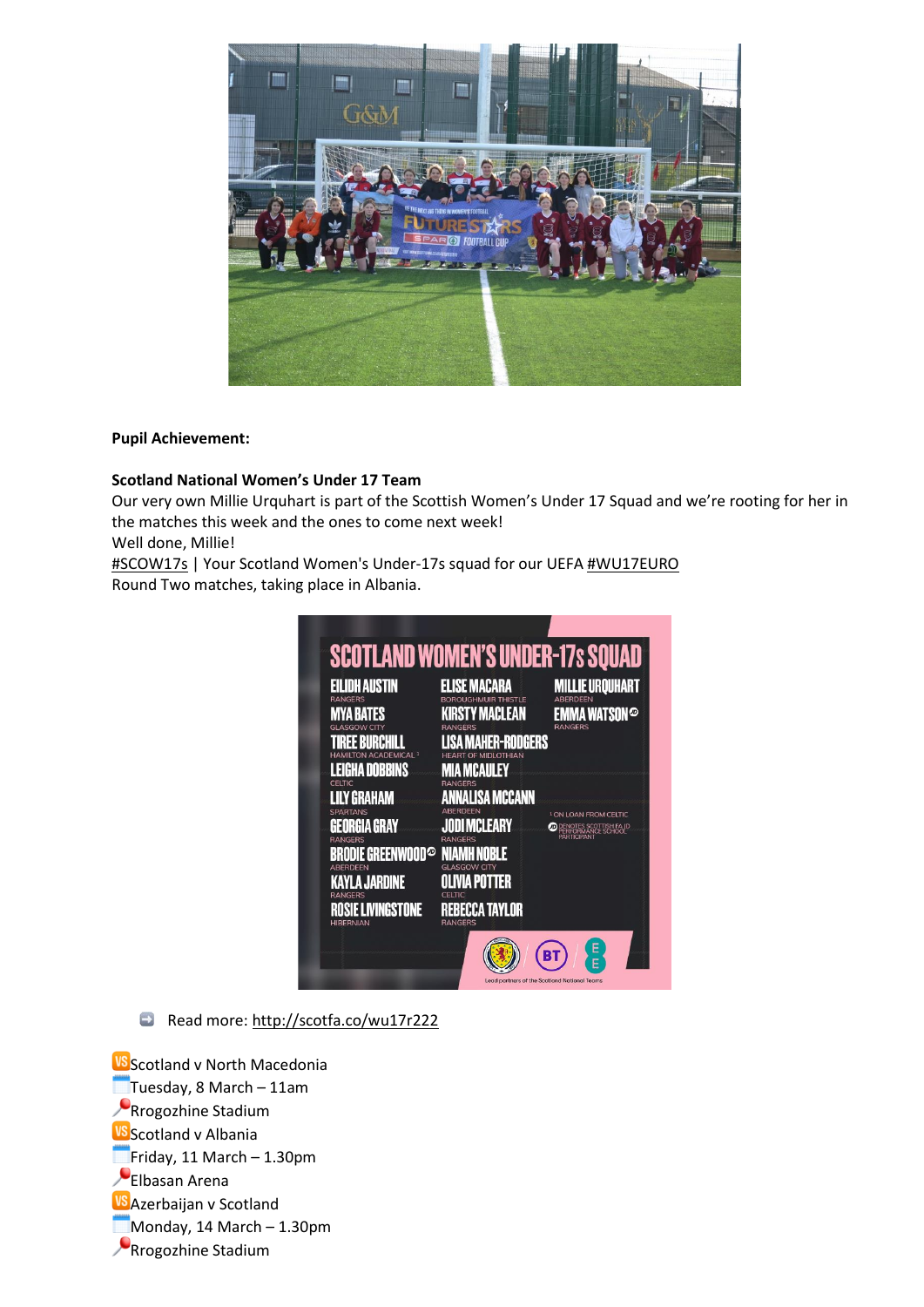## **[E-Sgoil](https://www.facebook.com/eSgoil/?__cft__%5b0%5d=AZUUPYIWGGHRyTHjk47nu6ritchsdr74bMqzsUnws_2BI8NPAisz_-wD5oSPitEHtMf5GRRRhNtPPjwZwKpDNSzmNl464GE2aXlLaROgycTWFtDcWMyFDxv7ecIIvfXKizKBygZQSJaDDQWr3DBaUYsA1ygT9xOn4we0fOalWg8-6fOZ6yzRrgZGpySWj4FrR8Avqh2i1m6wrZI2ZJpsFTCzI9pkm2xUnC6berIYUhVazA&__tn__=-UC%2CP-y-R) Easter Study School:**

Registrations for Easter Study School are coming in thick and fast! 171 schools so far - from Shetland in the north all the way to the Borders in the south. Remember, March is the month to get your registrations in for Easter Study Support webinars.

[https://e-sgoil.com/easter-study-support/](https://e-sgoil.com/easter-study-support/?fbclid=IwAR2gzKKvbnQ8XjKnsxPIamEzEC0P33RS6531v_B7oe-zFt1UPgNosCUoA7c)[#nelo](https://www.facebook.com/hashtag/nelo?__eep__=6&__cft__%5b0%5d=AZUUPYIWGGHRyTHjk47nu6ritchsdr74bMqzsUnws_2BI8NPAisz_-wD5oSPitEHtMf5GRRRhNtPPjwZwKpDNSzmNl464GE2aXlLaROgycTWFtDcWMyFDxv7ecIIvfXKizKBygZQSJaDDQWr3DBaUYsA1ygT9xOn4we0fOalWg8-6fOZ6yzRrgZGpySWj4FrR8Avqh2i1m6wrZI2ZJpsFTCzI9pkm2xUnC6berIYUhVazA&__tn__=*NK-y-R)



## **NESCOL Higher Support Preparation for Exams:**

Message sent on behalf of Dr Douglas Fraser Curriculum Manager of Science, NESCOL

Dear all,

We are pleased to make you aware of short courses which are on offer at NESCOL to assist you in preparing for end of year exams in Higher Sciences and Maths. We would be grateful if you are able to pass this information onto your learners.

Over seven evening sessions in the weeks leading up to the final exam, learners will work in small groups with other candidates to practice exam-style questions.

Coaching during the class will help them improve the way they approach a range of questions. We will also cover aspects of the curriculum that have been identified as poorly answered in previous exams. Further details of all courses may be found on the links below.

Preparation for Higher Biology – commencing 14th March Biology - [North East Scotland College \(nescol.ac.uk\)](https://eur02.safelinks.protection.outlook.com/?url=https%3A%2F%2Fwww.nescol.ac.uk%2Fcourses%2Fpreparation-for-biology-higher-exam%2F&data=04%7C01%7CR.Stirling%40nescol.ac.uk%7C55ec69b32d8d480997dd08d9e0da646d%7Cb8c4db000d5040e1b5eb7b8290a8b9bb%7C0%7C0%7C637788050853101916%7CUnknown%7CTWFpbGZsb3d8eyJWIjoiMC4wLjAwMDAiLCJQIjoiV2luMzIiLCJBTiI6Ik1haWwiLCJXVCI6Mn0%3D%7C3000&sdata=xBVpnZ7XGWcMAnhQDOk5GRk1pG6%2B17yLfY35GhjbRr4%3D&reserved=0)

Preparation for Higher Chemistry – commencing  $3^{rd}$  March Chemistry - [North East Scotland College \(nescol.ac.uk\)](https://eur02.safelinks.protection.outlook.com/?url=https%3A%2F%2Fwww.nescol.ac.uk%2Fcourses%2Fpreparation-for-chemistry-higher-exam%2F&data=04%7C01%7CR.Stirling%40nescol.ac.uk%7C55ec69b32d8d480997dd08d9e0da646d%7Cb8c4db000d5040e1b5eb7b8290a8b9bb%7C0%7C0%7C637788050853101916%7CUnknown%7CTWFpbGZsb3d8eyJWIjoiMC4wLjAwMDAiLCJQIjoiV2luMzIiLCJBTiI6Ik1haWwiLCJXVCI6Mn0%3D%7C3000&sdata=glEpc1xWLut4ELCdgN5hVvqQivS7Vbrbmun7cEb9F9Y%3D&reserved=0)

Preparation for Higher Maths – commencing  $9<sup>th</sup>$  March Maths - [North East Scotland College \(nescol.ac.uk\)](https://eur02.safelinks.protection.outlook.com/?url=https%3A%2F%2Fwww.nescol.ac.uk%2Fcourses%2Fpreparation-for-maths-higher-exam%2F&data=04%7C01%7CR.Stirling%40nescol.ac.uk%7C55ec69b32d8d480997dd08d9e0da646d%7Cb8c4db000d5040e1b5eb7b8290a8b9bb%7C0%7C0%7C637788050853101916%7CUnknown%7CTWFpbGZsb3d8eyJWIjoiMC4wLjAwMDAiLCJQIjoiV2luMzIiLCJBTiI6Ik1haWwiLCJXVCI6Mn0%3D%7C3000&sdata=Lx7e0NW8y%2BkLpSoiNpiX2QiMoQsLwbHNmCNGMhKDk6c%3D&reserved=0)

Preparation for Higher Physics – commencing 15<sup>th</sup> March Physics - [North East Scotland College \(nescol.ac.uk\)](https://eur02.safelinks.protection.outlook.com/?url=https%3A%2F%2Fwww.nescol.ac.uk%2Fcourses%2Fpreparation-for-physics-higher-exam%2F&data=04%7C01%7CR.Stirling%40nescol.ac.uk%7C55ec69b32d8d480997dd08d9e0da646d%7Cb8c4db000d5040e1b5eb7b8290a8b9bb%7C0%7C0%7C637788050853101916%7CUnknown%7CTWFpbGZsb3d8eyJWIjoiMC4wLjAwMDAiLCJQIjoiV2luMzIiLCJBTiI6Ik1haWwiLCJXVCI6Mn0%3D%7C3000&sdata=gix9h6GkYfiy8rLnzbtgtdq7XvBdlSYC1IQOJJ2D5LI%3D&reserved=0)

Preparation for Higher Computing Science – commencing 30<sup>th</sup> March Computing Science - [North East Scotland College \(nescol.ac.uk\)](https://eur02.safelinks.protection.outlook.com/?url=https%3A%2F%2Fwww.nescol.ac.uk%2Fcourses%2Fpreparation-for-computing-science-higher-exam%2F&data=04%7C01%7CR.Stirling%40nescol.ac.uk%7C55ec69b32d8d480997dd08d9e0da646d%7Cb8c4db000d5040e1b5eb7b8290a8b9bb%7C0%7C0%7C637788050853101916%7CUnknown%7CTWFpbGZsb3d8eyJWIjoiMC4wLjAwMDAiLCJQIjoiV2luMzIiLCJBTiI6Ik1haWwiLCJXVCI6Mn0%3D%7C3000&sdata=Cowqku953v9G%2FKzvWzCtms8tFAgm9HVZ5%2BCngfVl%2FAI%3D&reserved=0)

For further information on Maths, Chemistry, Physics, Biology please contact Douglas Fraser [douglas.fraser@nescol.ac.uk](mailto:douglas.fraser@nescol.ac.uk) or for Computing Science please contact Ben Thorn [b.thorn@nescol.ac.uk](mailto:b.thorn@nescol.ac.uk)

Dr Douglas Fraser, Curriculum Manager, North East Scotland College - 01224 612190